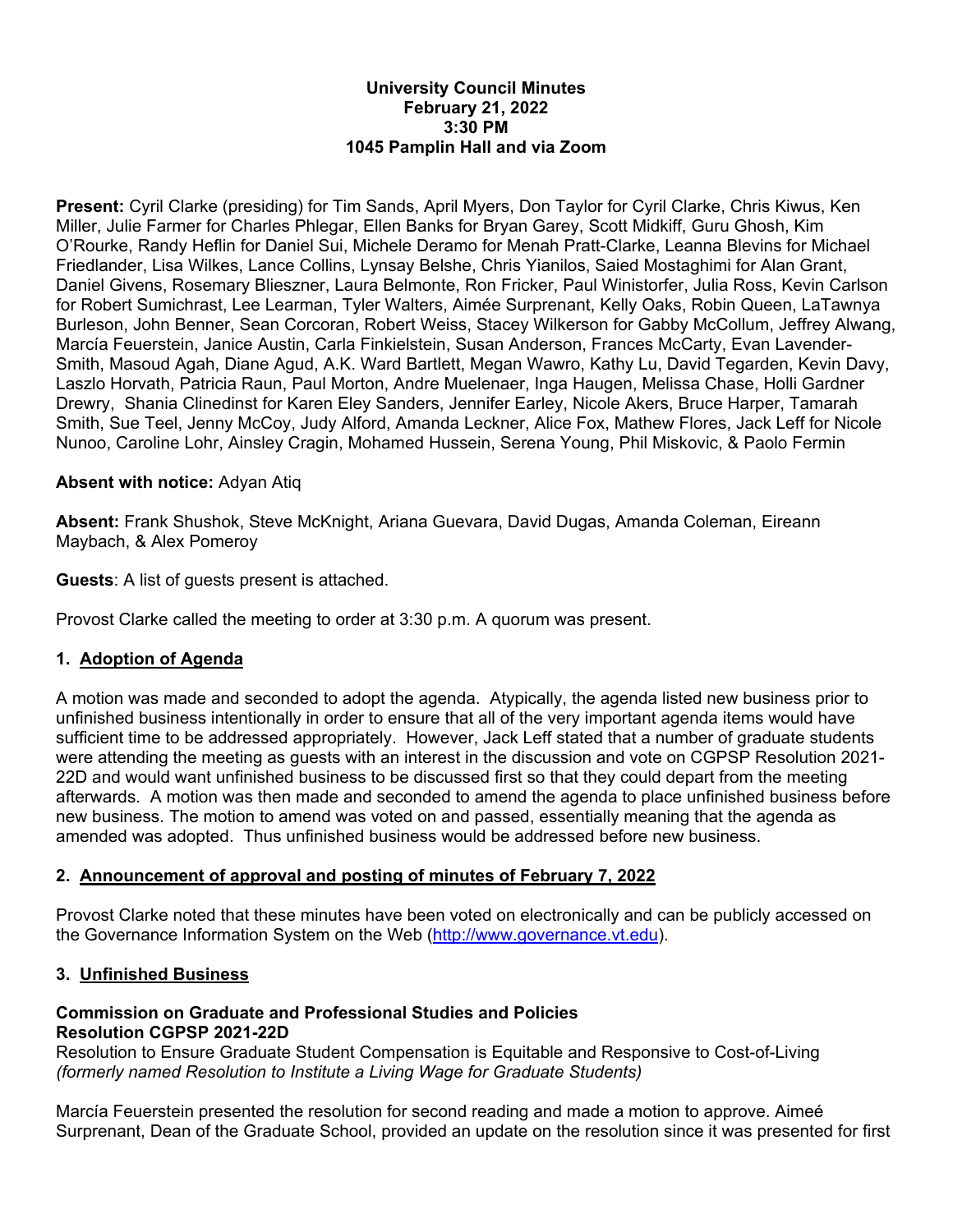reading on February 7, 2022. There have a been a few changes made to the resolution that align with the concerns members voiced during the first reading. The Commission on Graduate and Professional Studies and Policies changed the title to "Resolution to Dynamically Increase Assistantship Compensation for Graduate Students" and modified the language around "living wage" to reflect the comment that graduate students are given assistantships, not wages. The language on task force composition was removed from the resolution, and a draft task force charge was included in Appendix 3 instead.

Jack Leff, President of the Graduate and Professional Student Senate, provided the following comments in support of the resolution:

"I am so excited to be standing up here in front of you all today and getting us to a point where we can all be in agreement. And quite frankly, we didn't know if we would be. Last semester, my team and I was harassed for 10 weeks over our work, I was personally sent hundreds of antisemitic messages and holocaust imagery by both internal and external groups. My team was threatened, doxed, and sent racist and sexist harassment. The university did not support us. Throughout the last 7-8 months the graduate students worked tirelessly to get the university to address the horrifying rates of poverty we face through the resolution you see today. To address specifically the half of all international graduate students who are food insecure, the over one-third of domestic students who are food insecure, and the hundreds of people who have shared their personal stories with us about choosing between rent, food, and medicine each month.

"I want to thank President Sands, Provost Clarke, and Dean Surprenant for working with us when the resolution finally got to University Council (and in particular a huge shout out to Dean Surprenant who has worked hard this last month and worked collaboratively with us to get this done) and I want to thank them all for committing to getting this done. I'm so glad we could get to a place where everyone is working together, more or less, and it is hard to overstate the sea change this represents for graduate life on campus by ensuring we can support those who do valuable work for our university. However, I also want to stress that it was the hard work of graduate students that forced this in the first place. The administration, faculty senate leadership, deans, and the other people who have opposed this resolution throughout the process have had access to the food insecurity study that I keep referencing since 2018, and they have not moved on the horrifying findings until the graduate students refused to let this issue go quietly into that good night. The letter from President Sands this morning and the commitment from upper administration shows a change in values that we sincerely appreciate and recognize, but nonetheless would not have happened without the graduate students fighting so hard for this.

"So, while President Sands is cautious about the timeline, something that is understandable given the complexity of university finances, the grad students are looking forward to figuring out a financial plan that addresses this issue as quickly and safely as possible. There should not be a single graduate student struggling on this campus to eat and I think the administration and graduate students are finally aligned on that vision and recognize that this is a matter of life and death (more or less). Working across the university is simply the only way forward and the only way of creating a solution that matches the scale of the problem, it must be an all-hands-on deck effort, and the administration in particular, who make hundreds of thousands of dollars a year while we go hungry, has to be more willing to step up than they have. So, today, help us make a milestone in graduate education and an unequivocal celebration of us working together to address this dire situation, vote yes on this resolution and put these combative actions that have hurt the graduate students who you were supposed to protect behind you, and let's get started with the hard work of implementing it. Because the grad students won't remember your pedantic reasons for voting no, they'll just see that you let them down when they needed help the most, when there is no other option on the table to address this issue. This is it. So, to conclude on an optimistic note, let's put our best foot forward and recognize the hard work of the graduate students who led this effort, shall we?"

In response Don Taylor, Executive Vice Provost, stated the importance of examining graduate student stipends is underscored by the recent report of the Graduate Education Task Force, which recommended that the minimum assistantship stipend rate be increased, that it be reassessed on a regular basis, and that multipleyear offers should be encouraged. Historically, graduate student stipends have not been wage-earning jobs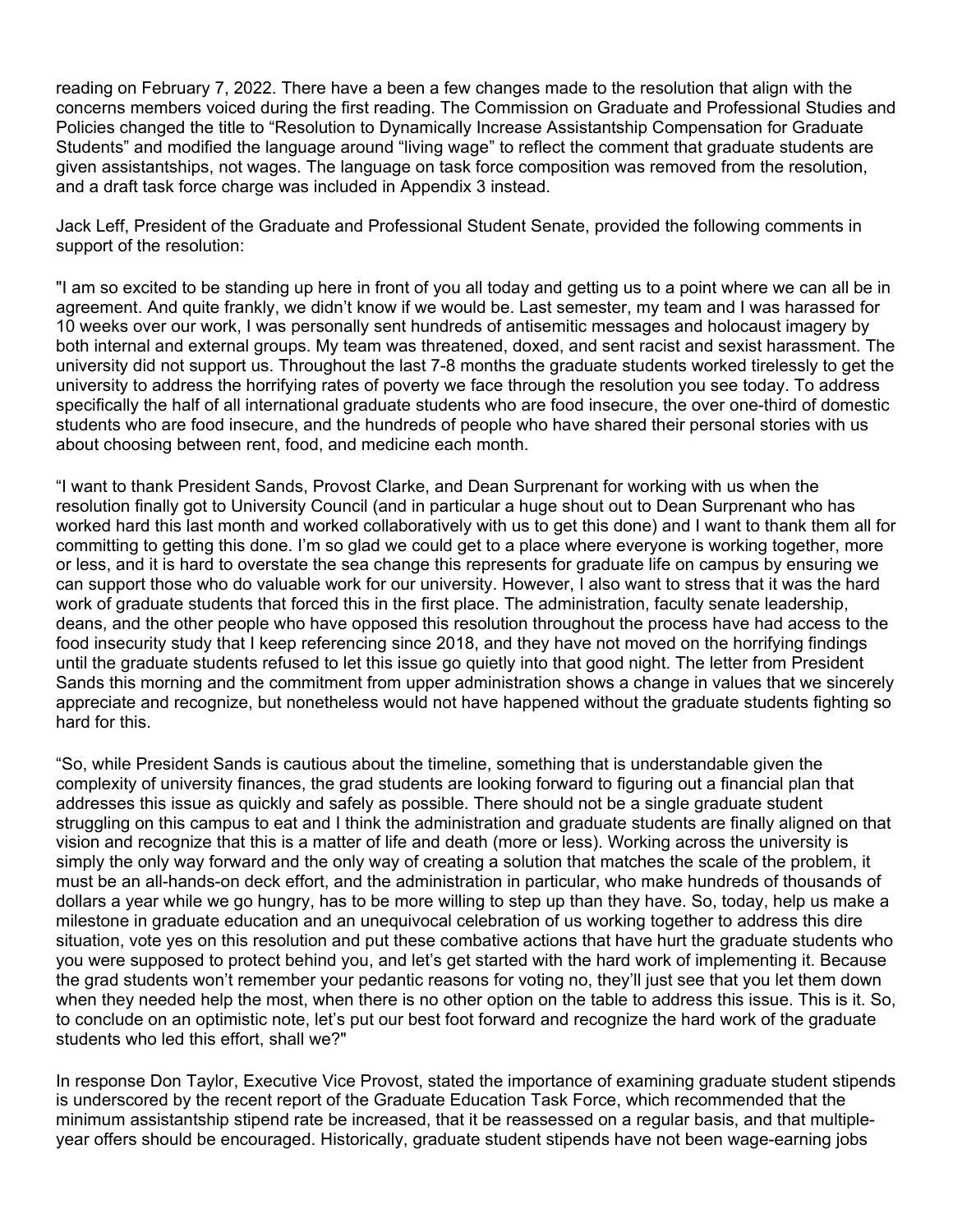and have been designed to be at 50% effort to provide a way for graduate students to decrease the cost of their education, or at least to provide a means of reducing educational debt, but perhaps the university can do more to assist. He then mentioned that regardless of the outcome of the University Council vote on this resolution, President Sands is committing to recommend at least a 5 percent increase in stipends as part of the budget submission to the Board of Visitors for the 2022-23 fiscal year. Taylor then raised concerns that the current resolution is highly confusing in that it seems to make a budgetary commitment prior to task force findings regarding feasibility and implementation plans. The resolution calls for the university to make a commitment to fund a certain level of support without consideration to other equally important or maybe even more important needs. The resolution as currently worded would short-circuit the university's budget development process and could potentially have implications on necessary tuition income. Many graduate students receive tuition remission, and tuition income is therefore derived mostly from undergraduate students. Taylor indicated that for these reasons mentioned, the resolution has budgetary implications that must be examined outside of the university governance process, and the resolution should be recognized for what it is; a call to action, but not a tool to bypass necessary budgetary processes. Taylor's recommendation is not to approve the resolution in its current form.

Chris Kiwus, Interim Senior Vice President and Chief Business Officer, stated that this resolution raises the important issue of graduate student compensation needs. This is an important issue for the university. It is also addressed and supported in the President's memo. Kiwus stated that he understands and supports this as well. But, the resolution, as written, has two items of concern. First, it does not follow the normal procedures for budget items so Kiwus could not support the resolution as written. Second, he understood that it dictated the composition of the task force, instead of full flexibility being afforded to the Provost and the Dean of the Graduate School in appointing members to the task force. But he now understands that the resolution has been amended to correct that, which is very positive.

After additional discussion with comments expressed both in favor and opposed to the version of the resolution as presented, a motion was made to amend, and the motion was seconded, but several versions of the amendment continued to be proposed, with the result being to change the resolution as follows:

- Change the first sentence of the "Now, therefore, be it resolved clause" to read: "Now, therefore, be it resolved that there is a cross-university cultural commitment to provide graduate students on assistantship compensation that meets or exceeds . . ."
- Under Appendix 2, add a new sentence at the beginning to read: "This functions as context for the Task Force's fulfillment of charge." The remainder of Appendix 2 was unchanged.

After a lengthy discussion with several versions of the amendment proposed, a comment was then made, reflecting the confusion of some, that at this point it is difficult to know exactly what is being voted on without seeing the new language written down. Kevin Davy then made a request to defer the resolution until the next University Council meeting on March 21, 2022, to give members an opportunity to see the amendment to the resolution and take it back to their constituencies for review.

A motion was then made to override the deferral (and hold the vote today), and the motion to override was seconded. According to the University Council bylaws, it takes a vote of three-fourths of members present to override the deferral request. A vote was taken, and the motion to override the deferral failed (results of vote attached). The effect is that the pending resolution and the pending amendment are deferred to the University Council meeting to be held on March 21, 2022.

A large number of individuals then left the meeting room, some disrupting the meeting by speaking out without being recognized by the chair, causing the chair to state several times that the individuals were out of order. Others slammed the doors several times as they exited the meeting room. The meeting resumed after all those who desired to leave departed.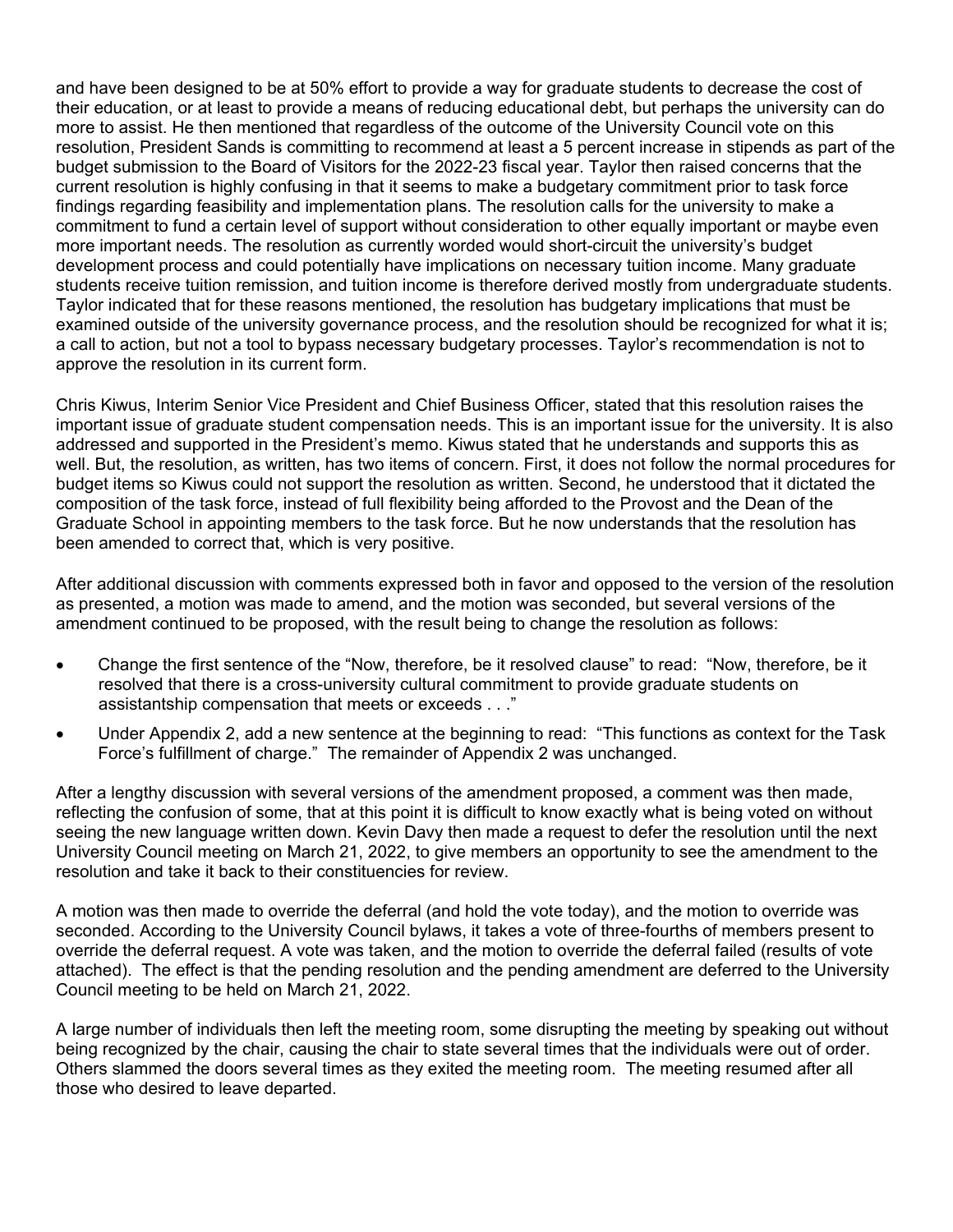# **Commission on Graduate and Professional Studies and Policies Resolution CGPSP 2021-22E**

Resolution to Change the GPSS Constitution to Move Transition of Leadership to Spring

Marcía Feuerstein presented the resolution for first second reading and made a motion to approve. The motion was seconded, and the motion passed.

## **4. New Business**

## **University Council Resolution UC 2021-22A**

Resolution to Revise the System of Shared Governance at Virginia Tech and Approve the new University Council Constitution and Bylaws

Kim O'Rourke presented the resolution for first reading. Three years ago, the President's Committee on Governance was appointed to look at the current governance structure which was developed more than 25 years ago. The main objective was to give a more structured opportunity for the collective voice of the various constituent groups to be heard in governance through their respective senates because there was no formalized way to do that. Last spring a resolution was approved by University Council that proposed the overall structure for the new governance system and the Principles of Shared Governance under which it would operate. Since that time the committee's focus has been on revising the University Council Constitution and Bylaws.

Bob Hicok, member of the President's Committee on Governance, provided a summary of the major changes being made to the University Council Constitution and Bylaws. Those changes include:

- 1. Expanding the resolution approval process to include the senates, which would each have legislative authority and responsibility over a defined area.
- 2. Move most of the commissions under the senates and require senate approval before resolutions can advance to the University Council. However, resolutions could not go directly from a senate to University Council without having gone through a commission first. Each senate would have a majority membership on its commission(s). CEOD and COIA, because they don't fall neatly under the purview of any one senate, would be called university commissions, still report to University Council, and maintain their membership and functions.
- 3. Eliminate the Commission on University Support; the committees under CUS would be moved under the new University Council Cabinet.
- 4. Create the University Council Cabinet, a small group of shared governance leaders from the senates and the administration who will meet every two weeks to discuss matters of concern to any party. The University Council Cabinet would also oversee the University Council when it is not in session and finalize its agenda. The provost and president of the Faculty Senate would co-chair this body. The main purpose of the University Council Cabinet is to increase the engagement between senate leadership and the administration. It would also review all resolutions for their relevance to senate and commission charges.
- 5. Reduce the size of University Council from 81 to 58 members. Faculty, A/P faculty, staff, undergraduate students, and graduate and professional students would be represented by officers and senators from their respective senates.
- 6. Speed the approval process for course and program proposals by eliminating the university-level stages of approval. The following committees would be eliminated: The Undergraduate Curriculum Committee, the Graduate Curriculum Committee, and the Pathways General Education Curriculum Review Committee. Resolutions would no longer be required for program proposals.
- 7. Create the University Mission Initiative Process. This excerpt is from the proposed new University Council Constitution: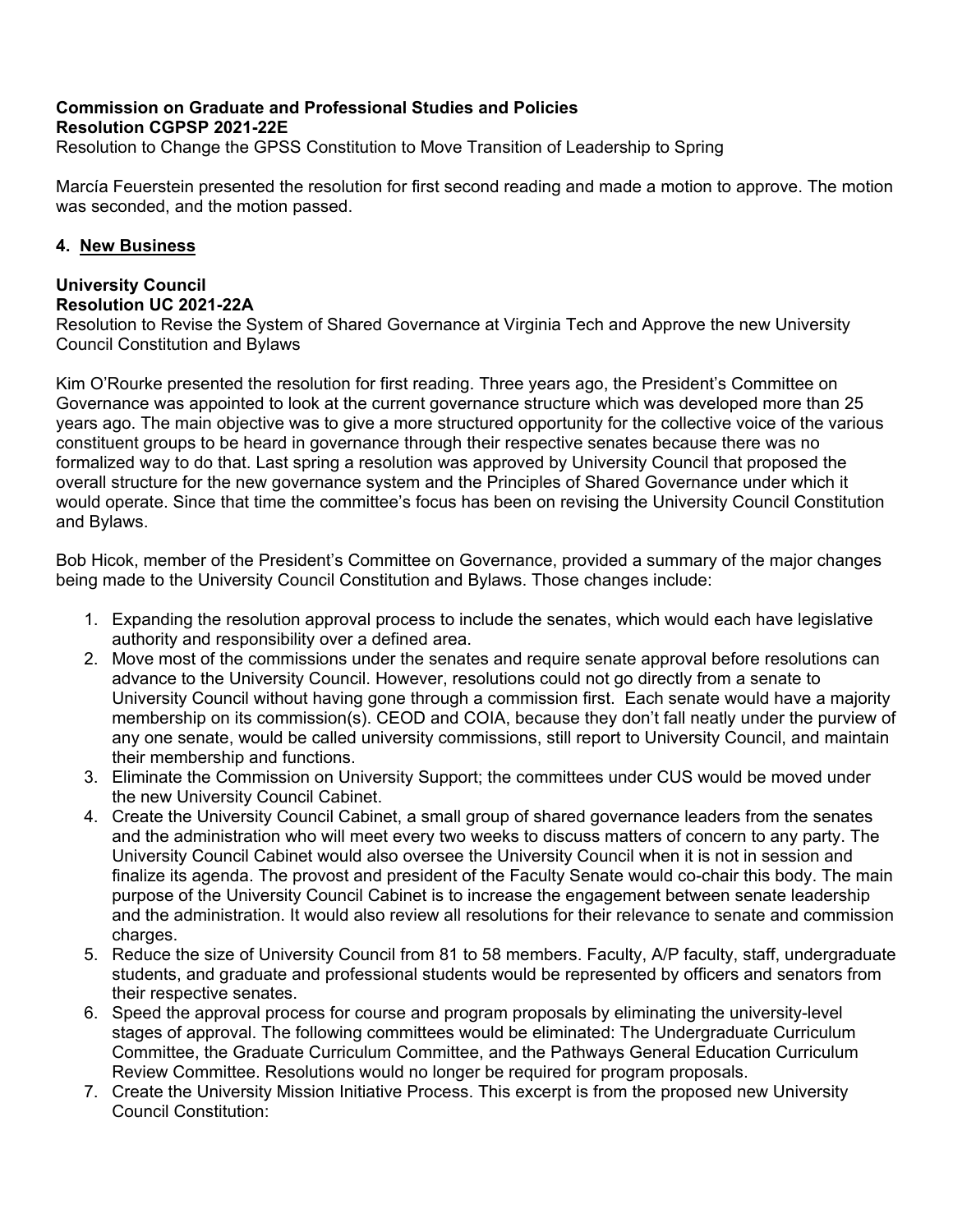"The university mission initiative process is a means of creating or revising policies, practices, or procedures that have the potential to broadly impact Virginia Tech's educational, research, and/or outreach missions. The process ensures that relevant components of shared governance, especially the senates, have the opportunity to participate in the development of significant changes or additions to the nature of our mission goals or the means by which we achieve them, and that these changes or additions are considered for adoption through the normal legislative process."

A question was raised by Alice Fox on behalf of the Graduate and Professional Student Senate (comments attached) as to why one person would be able to cause a deferral of a resolution at any time and it would take a two-thirds majority to overturn the deferral, rather than instead requiring a two-thirds majority to approve the deferral, which seems to go against the normal Robert's Rules of Order process. Hicok indicated that the deferral process is much the same as within the existing University Council Bylaws and there hasn't been a need to look closely at this before, but it is something that can be examined more closely.

# **University Council Resolution UC 2021-22B**

Resolution to Rename the College of Architecture and Urban Studies

Rosemary Blieszner presented the resolution to rename the college for first reading and provided background for the renaming. The College of Architecture and Urban Studies has been evolving since its current composition was established in 2003. The faculty and administration wish to gain greater disciplinary cohesion and cross-disciplinary collaboration in scholarship, teaching, and engagement and outreach as well as administrative efficiencies by reorganizing the college to focus on programs in visual and performing arts; interior and industrial design; and architecture and landscape architecture. To accomplish this goal, the college will seek approval from the Board of Visitors and the State Council of Higher Education for Virginia to move two schools out of the college and bring another school into the college—and rename the college.

The resolution before University Council is to rename the college. Faculty and staff in the named schools were consulted throughout fall semester and voted to endorse the proposed new college name and subsequent reorganization.

As background for the college name change resolution, Blieszner explained that the Myers-Lawson School of Construction will move to the College of Engineering, and the School of Public and International Affairs will move to the College of Liberal Arts and Human Sciences. The School of Performing Arts will move from the College of Liberal Arts and Human Sciences to the College of Architecture and Urban Studies. A question was raised as to what college name will be listed on the degrees of those students whose programs move from one college to another. No degree names will be changed, and the college name is not mentioned on either a student's diploma or transcript.

Holli Gardner Drewry stated that when the Art & Art History department was moved to the College of Architecture and Urban Studies in the 2003 reorganization of the College of Arts and Sciences, many alumni felt they had lost their home at the university, as their department was absorbed into a college that many had considered their rival. The proposed new name, "College of Arts, Design, and Architecture," is inclusive of all students and will make some alumni feel like they have a home again.

Evan Lavender-Smith, Faculty Senate representative to University Council, informed the membership that a faculty member from Faculty Senate stated that there is significant concern among faculty and staff in the impacted units (Architecture, Design, School of Visual Arts, and School of Performing Arts) that decisions related to this resolution are being made very quickly, and without substantive discussion with impacted faculty and staff.

Patty Raun stated that there are many exciting possibilities in the proposed reorganization, and although colleagues in the College of Architecture and Urban Studies may have had many months devoted to collaborative discussions, unfortunately the School of Performing Arts (SOPA) was not part of an engagement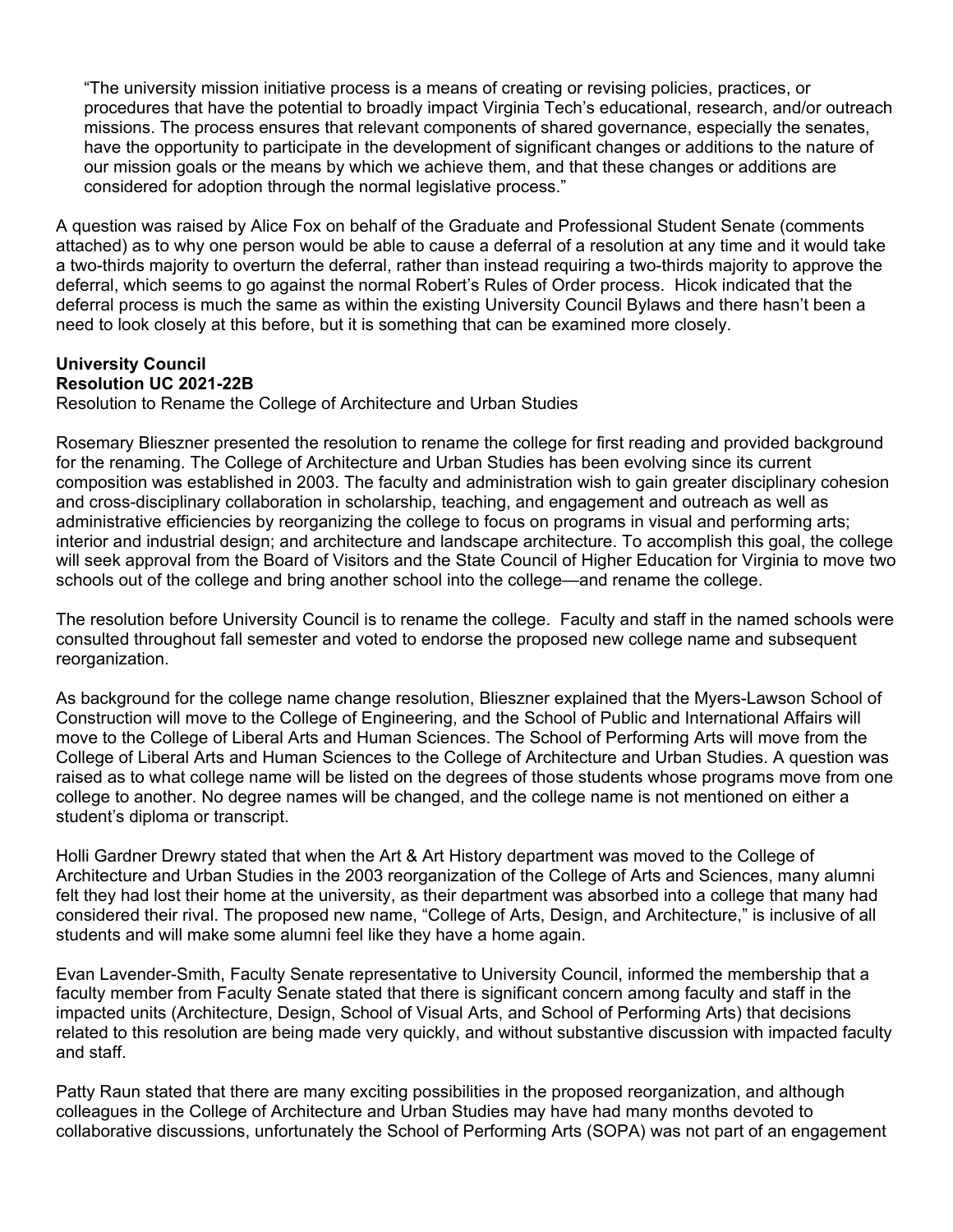process. Any suggestion that the faculty or staff of SOPA had been included in deliberations about these matters prior to the end of the Fall 2021 would be an overstatement. The time for reflection and discussion has been rushed and superficial. Most faculty and staff in SOPA are aligned with the overall objective of the organization to advance the needs of SOPA students and stakeholders to elevate disciplinary and transdisciplinary research. It is hoped that a more thorough, thoughtful, equitable and reflective process will follow the initial steps such that the process will foster the development of a genuinely collaborative community in a proposed new college.

## **5. Announcement of Approval and Posting of Commission Minutes**

These minutes have been voted on electronically and will be posted on the University web (http://www.governance.vt.edu). Note that the purpose of voting on Commission minutes is to accept them for filing. University Council Bylaws require that policy items be brought forward in resolution form for University Council action.

- Commission on Faculty Affairs January 21, 2022
- Commission on Graduate and Professional Studies and Policies December 1, 2021
- Commission on Research December 9, 2021
- Commission on Undergraduate Studies and Policies January 24, 2022

## **6. For Information Only**

The minutes of the University Advisory Council on Strategic Budgeting and Planning January 20, 2022

## **7. Adjournment**

There being no further business, a motion was made to adjourn the meeting at 4:51 p.m.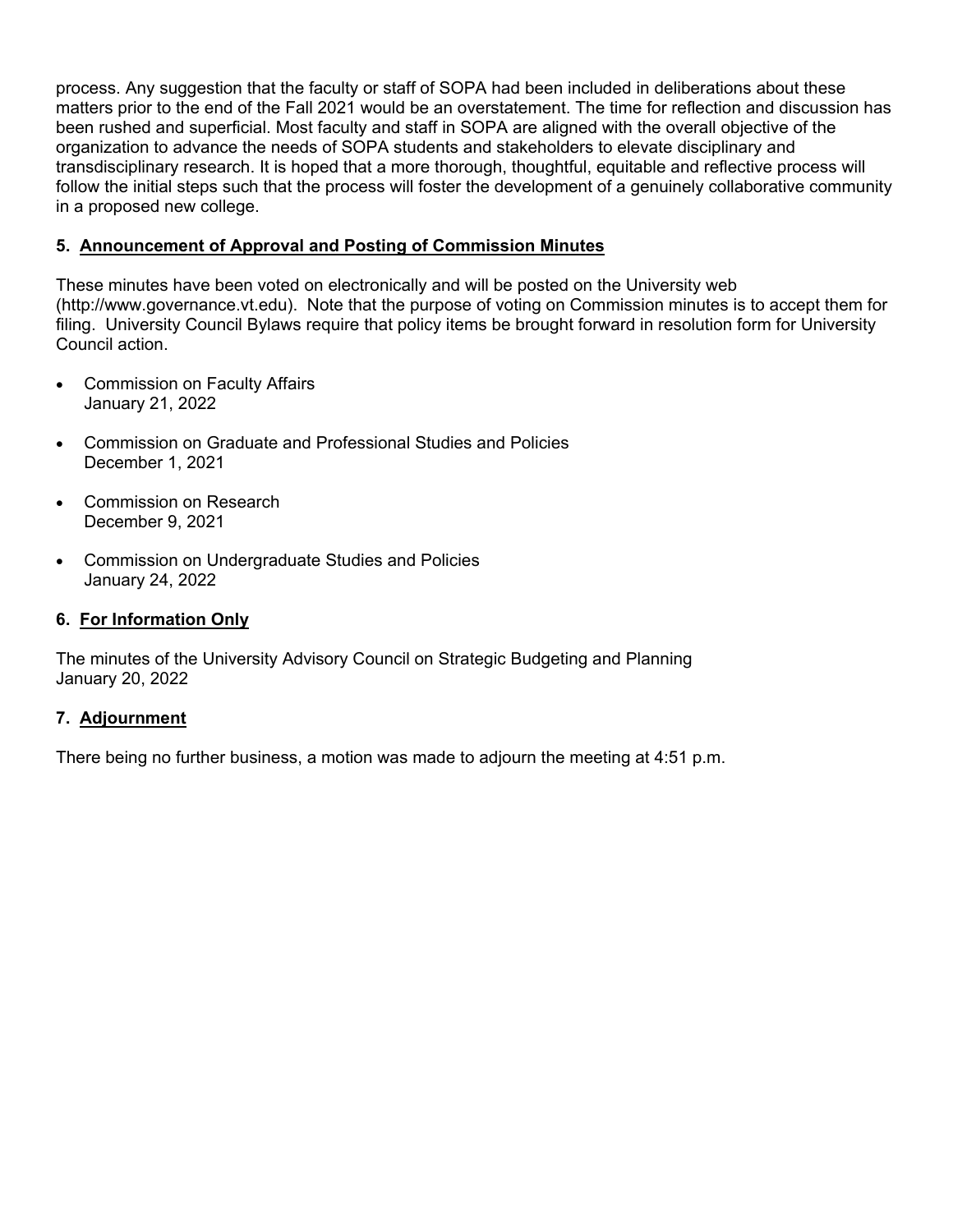#### Comments from the February 21, University Council Meeting

#### From Bruce Harper

I am concerned about the lack of any staff participation on the task force. Changes in the grad pay scales could have an impact on staff wages/salaries and hiring if budget line items have to be shifted to pay the increased costs of the graduate student payroll. At the least, there should be a staff member to facilitate communication and to offer up insights/reminders about staff contributions to the university, to include the Child Care Study that led to increases in pay bands.

#### From Marcía F. Feuerstein

Re The budgetary issues that Dr Taylor brought up was addressed in the "Now, Therefore Be it Resolved" added wording to address this issue.

#### From Ashley Shew (she/her)

Faculty senate has never never discussed this resolution.

#### From Caroline Begley

Virginia Polytechnic Institute and State University (VT) records show Kevin Davy held one job from 2019 to 2020. One of the most recent records in 2020 lists a job of Professor and a pay of \$151,025.

#### From Grace OMalley

I just want to say that as a graduate student, I feel completely unsupported by this administration. I can not in good faith continue to recommend that students apply here for graduate school.

From Janice Austin, Chair of the Commission on AP Faculty Affairs and VP of the AP Faculty Senate

The full A/P Faculty Senate discussed CGPS&P 2021-22 D at our regularly scheduled meeting on February 16th. Robust discussion was held on this resolution culminating in the A/P Faculty Senate strongly supportive of the University prioritizing the issue of equitable and responsive to cost-of-living compensation for graduate students. Further, the A/P Faculty Senate is supportive of a taskforce being charged to thoroughly review and provide solutions to this issue in a timely manner.

However, the A/P Faculty Senate is **not** supportive of the resolution in its current form as there remain concerns about the prescriptive wording within the resolution, financial commitments the resolution makes that University Council does not have the authority to grant, and the minimal amount of time to respond to significant revisions made to the resolution late last week.

Therefore, the vote of **No** by the A/P Faculty Senate representatives to University Council today reflects solely the lack of support of the resolution in its current form and should not be misconstrued and misstated that the A/P Faculty Senate does not support equitable and responsive to cost-of-living compensation for graduate students.

Thank you for the opportunity to comment today.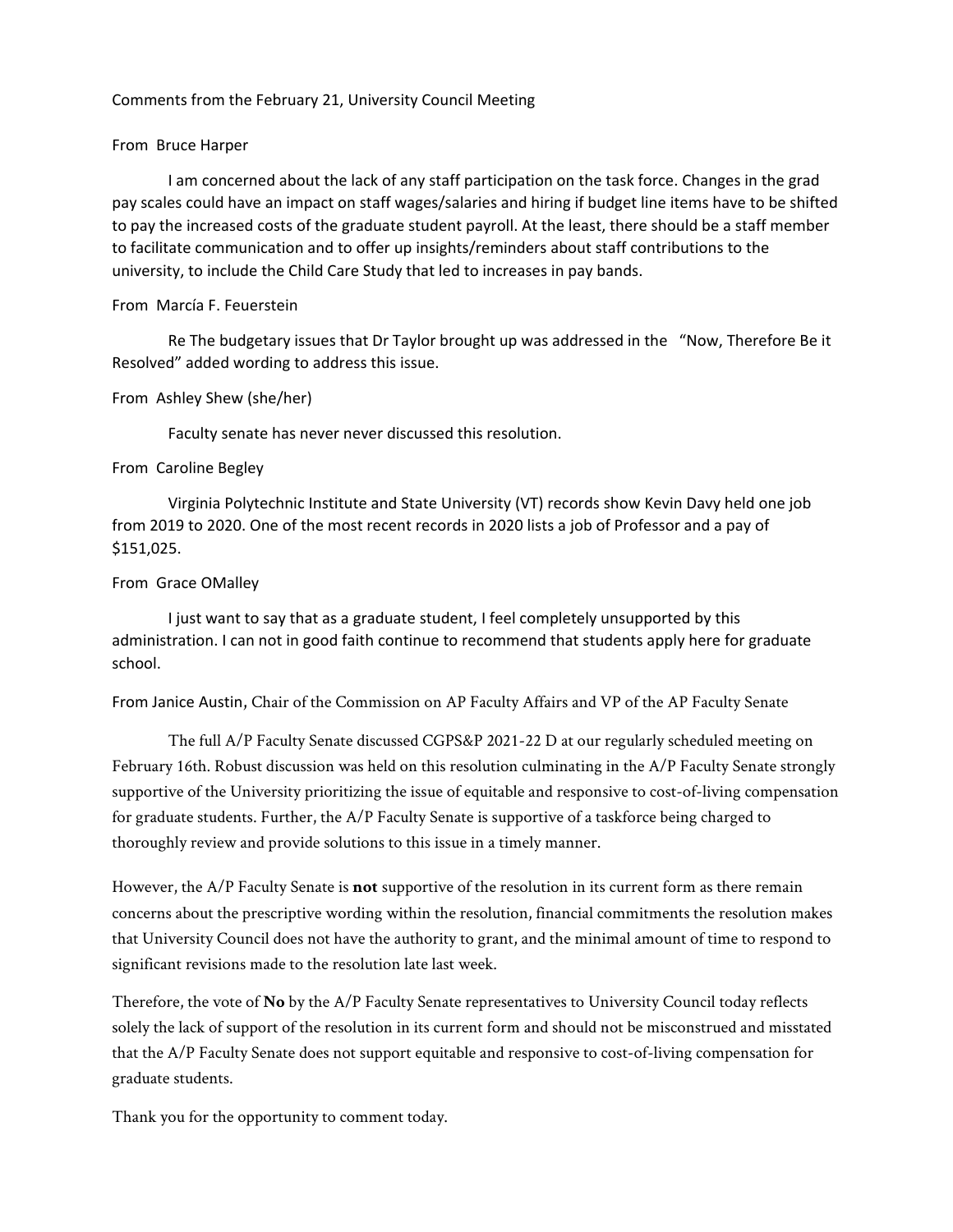# **Comments from the GPSS on UC Resolution 2021-22A**

# **UC Constitution Comments**

- 1. Article VII: "To ensure that constituents can identify their senate representatives, senates will maintain membership rolls that are available on public or secure websites accessible to constituents." This is pretty vague.
	- a. For students, how does this interact with FERPA? What about for cases of targeted harassment or doxxing? What protections are in place if such an event would occur?
- 2. Article X: This allows that all shared governance bodies can create committees, working groups, task forces, and ad hoc committees, however there are nothing in the Bylaws what each of these are, what the difference between them are, why they should be convened, and who should sit on them. These need to have at least working definitions and recommendations for organization.
- 3. Article XII, last paragraph: ". Should the president decide…" strange that they specifically allow a resolution from this taskforce be implemented regardless of what UC wants. Technically the president can always do whatever they want, but it should be done through executive action rather than through a Resolution or 'UMI' that was never passed through shared governance.

# **UC Bylaws Comments**

- 1. There is no established order of business in the bylaws for UC. It needs to have one laid out specifically along with the clear rules for changing that established order of business.
- 2. Article III, Section 4: What is the "shared governance workflow management system"? This is the first time this is mentioned. Sounds like a good thing to have, but who creates and manages such a system? Does this exist yet?
- 3. Article III, Section 5: Seems strange that anyone can cause a deferral of a resolution at any time, and we need a 2/3 majority to overturn the deferral rather than to approve it. Seems to go against the normal Roberts rules process of motioning to do something and then voting to do it, rather than just being able to do something and then having to vote not to. This is the only thing that happens like this.
	- a. Seems undemocratic. How is a deferral different from 'to table' a Resolution in RONR? Why is this mechanism working in this way? How does this help the UC become more transparent, democratic, and equitable?
- 4. Article III, Section 7: "Prior to consideration by the Board of Visitors, senate recommendations are removed. " Seems strange all context of the resolution is stripped away before the BOV receives it.
	- a. Why is this the case?
- 5. Article VII: There is different language of what graduate students are on what taskforces. Raises the question of if we always want to restrict this to senators? Also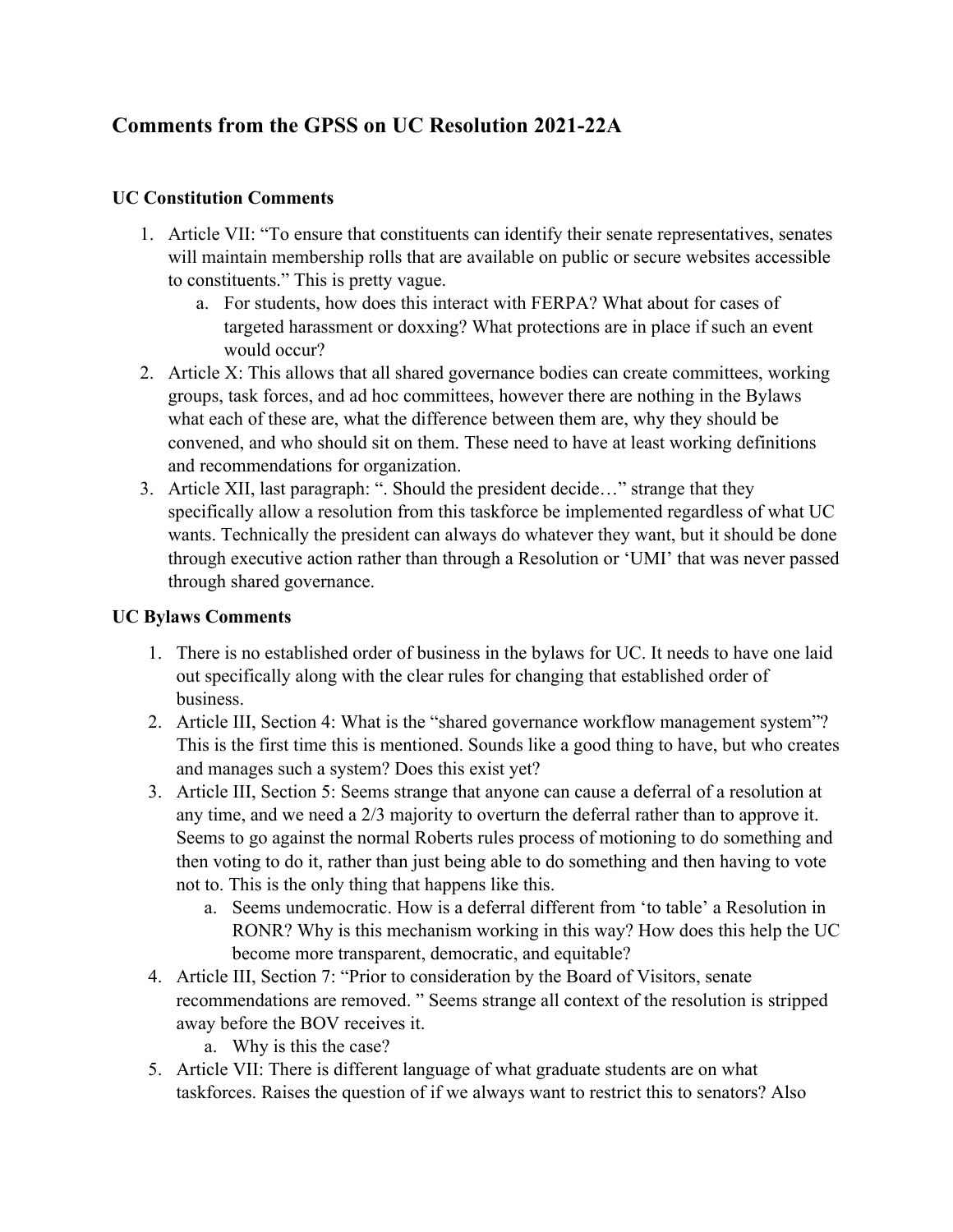technically exec board are not senators so…..…..? No real reason membership should be different unless some commissions and committees specifically want senators and some just want a grad student? Also is there a difference between "elect" and "nominate"?

- a. "One Graduate and Professional Student Senator elected by the Graduate and Professional Student Senate" – used on most commissions, couple committees
- b. "Two Graduate and Professional Students elected by the Graduate and Professional Student Senate" – once for CGPSP
- c. "Nine/Two senators elected by the Graduate and Professional Student Senate"– used for CGPSA and CUSA, just doesn't stipulate that it's a GPSS senator
- d. "One Graduate and Professional Student Senator ….. appointed by the president from among the officers of each group" – Committee on Budgeting and Finance
	- i. This is only slightly problematic because technically the GPSS exec board are not senators and also why does only the president get to choose?
- e. "One representative from the Graduate and Professional Student Senate nominated by the Graduate and Professional Student Senate" – used by several committees
- f. "Two graduate student representatives nominated by the Graduate and Professional Student Senate" - Climate Action, Sustainability, and Energy Committee

i. This needs to specify graduate or professional student specifically

- g. "## graduate or professional students nominated by the Graduate and Professional Student Senate" recommended language.
- 6. Article VIII: Grad students not on:
	- a. Committee on Academic Support:
		- i. Charge: To systematically review and provide advice on broad policy issues relating to academic support, including the university calendar, scheduling and registration, scholarships and financial aid, classroom management, and summer school.
		- ii. Seems plainly pertinent to grad students?
	- b. Committee on Faculty Honorifics
		- i. Charge: To review credentials and achievements of candidates or nominees for university faculty awards or for university nominations for external awards as charged by the executive vice president and provost or the president (where that responsibility is not vested in other committees), and to make recommendation to the executive vice president and provost or the president, as appropriate. In addition, the committee shall review nominations for honorary degrees to be awarded by the university.
		- ii. Students should be involved to give perspective on what qualifies a 'good' professor that gets awards.
	- c. University Curriculum Committee for General Education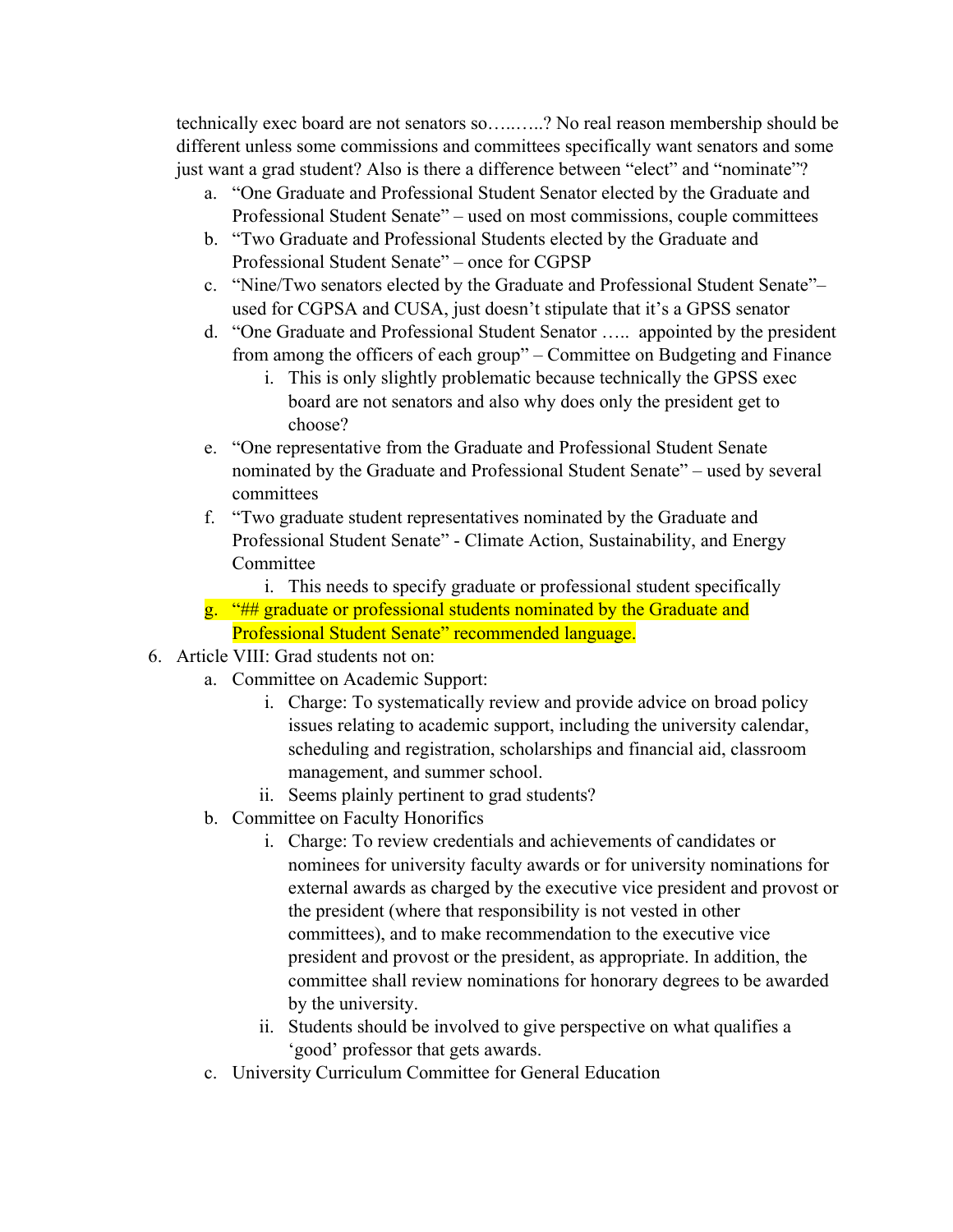- i. Charge: To give leadership to the Pathways General Education curriculum through program evaluation, advising support, dissemination of information, alignment of transfer credit, and other actions, including curricular proposal review, as needed.
- ii. Grad students teach some of these classes and so should have a say in what rules are made around the general curriculum.
- iii. Grad students also help or fully design course syllabus that fulfill pathways reqs.
- iv. Undergrads are given a seat so we should too?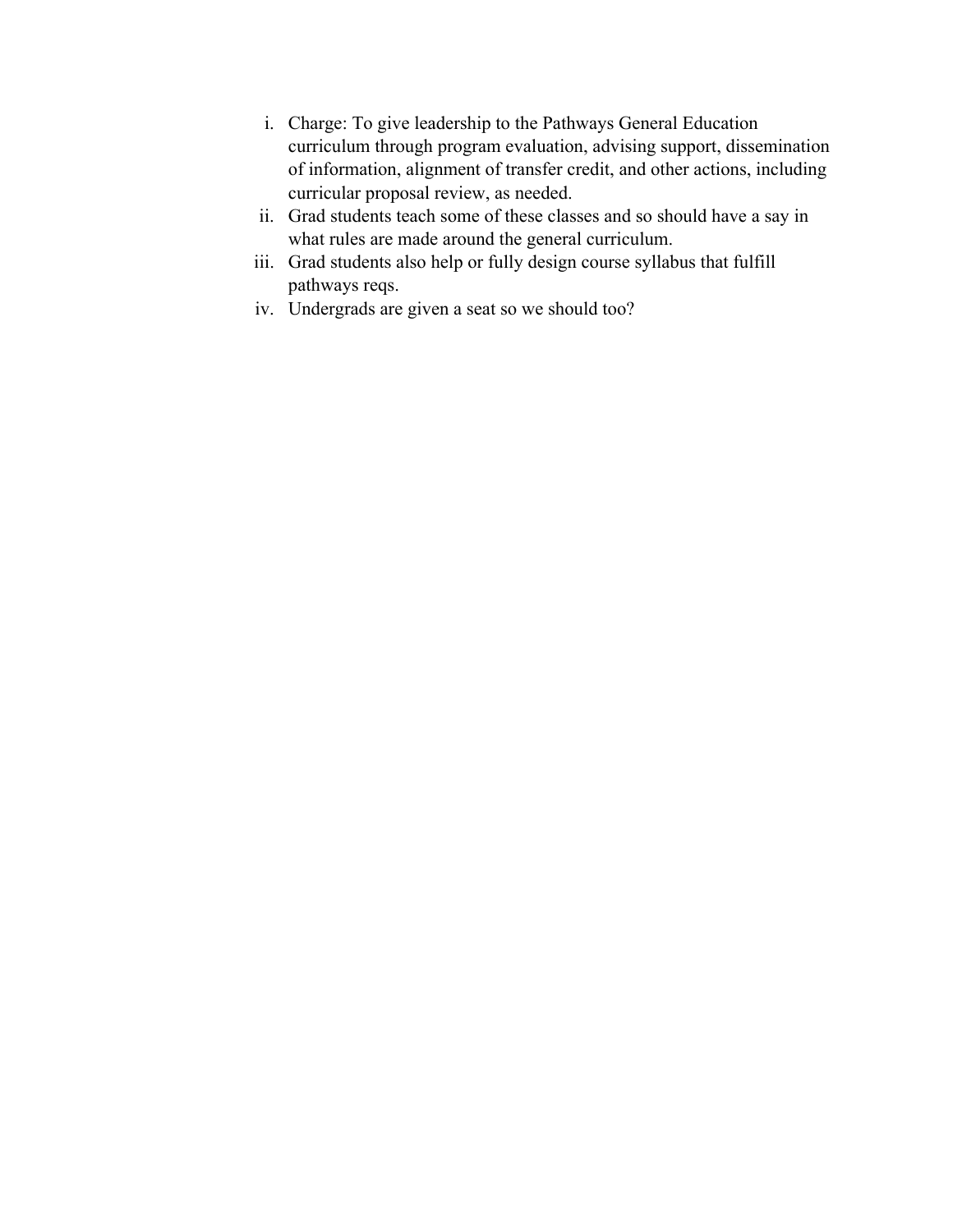University Council Meeting February 21, 2022 Results on Vote to Amend the Agena

| Name                    | Do you vote to approve amending the agenda? |
|-------------------------|---------------------------------------------|
| Kevin Davy              | <b>No</b>                                   |
| Tamarah Smith           | No                                          |
| Judy Alford             | No                                          |
| Lisa Wilkes             | Yes                                         |
| Janice Austin           | No                                          |
| Lee Learman             | No                                          |
| Aimee Surprenant        | Yes                                         |
| Chris Kiwus             | Yes                                         |
| Christopher Yianilos    | No                                          |
| Jeffrey Alwang          | No                                          |
| Leanna Blevins          | Yes                                         |
| <b>Matthew Flores</b>   | Yes                                         |
| <b>Robert Weiss</b>     | No                                          |
| Jack Leff               | Yes                                         |
| <b>Bruce Harper</b>     | No                                          |
| <b>Susan Anderson</b>   | Yes                                         |
| Carla Finkielstein      | Yes                                         |
| Ainsley Cragin          | Yes                                         |
| <b>Stacey Wilkerson</b> | Abstain                                     |
| Alice Fox               | Yes                                         |
| Kim O'Rourke            | No                                          |
| Amanda Leckner          | Yes                                         |
| Laszlo Horvath          | Yes                                         |
| LaTawnya Burleson       | Yes                                         |
| Robin Queen             | <b>No</b>                                   |
| Sue Teel                | No                                          |
| John Benner             | <b>No</b>                                   |
| Jennifer Earley         | Yes                                         |
| Masoud Agah             | Yes                                         |
| Lance Collins           | No                                          |
| Mohamed Hussein         | Yes                                         |
| Megan Wawro             | Yes                                         |
| <b>Kelly Oaks</b>       | No                                          |
| Sean Corcoran           | No                                          |
| Andre Muelenaer         | No                                          |
| Kevin Carlson           | Yes                                         |
| <b>Nicole Akers</b>     | Yes                                         |
| Melissa Chase           | No                                          |
| Evan Lavender-Smith     | Yes                                         |
| <b>Ronald Fricker</b>   | No                                          |
| <b>Frances McCarty</b>  | Yes                                         |
| Saied Mostaghimi        | Yes                                         |
| Paul Winistorfer        | No                                          |
| James Heflin            | Abstain                                     |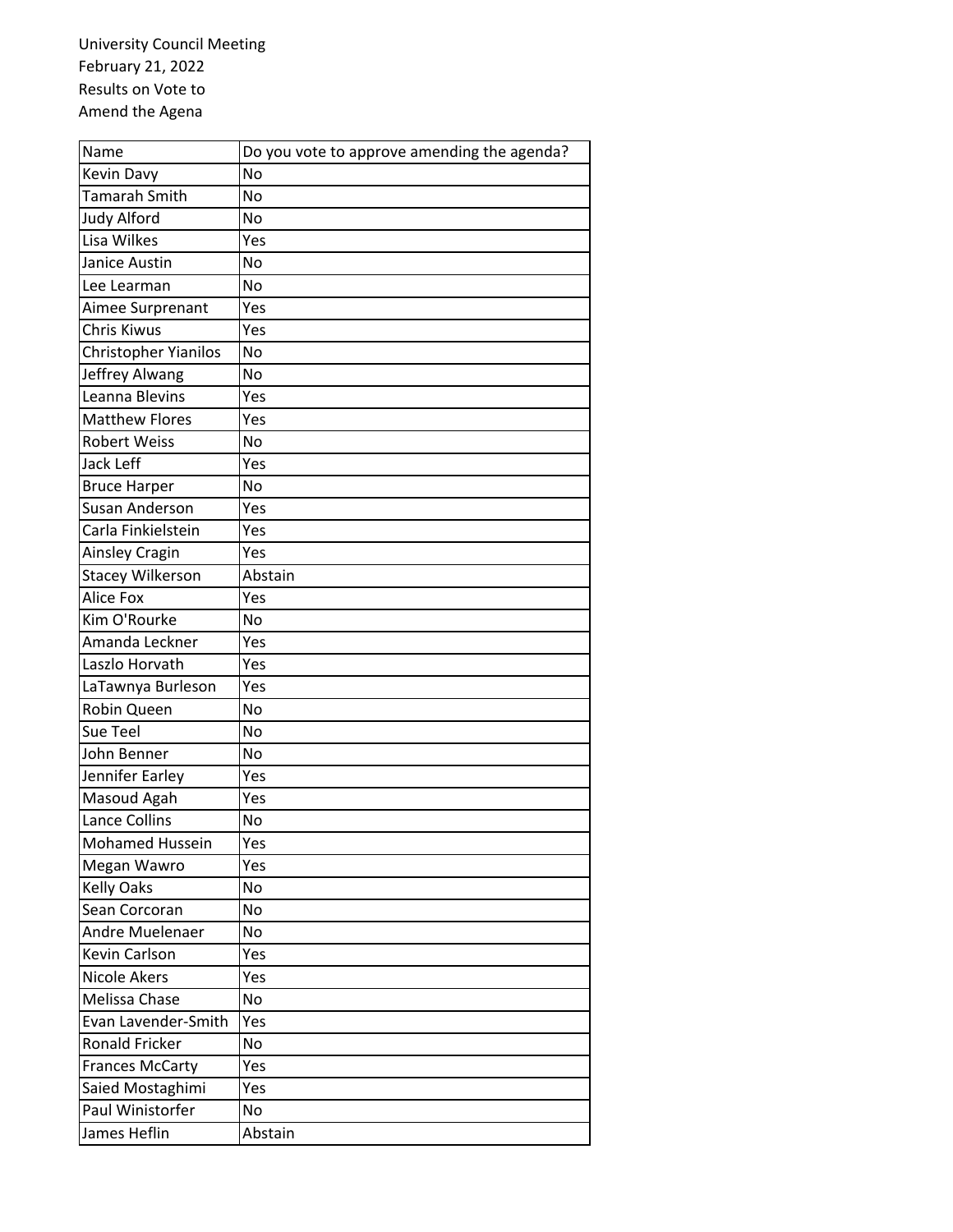University Council Meeting February 21, 2022 Results on Vote to Amend the Agena

| Name                      | Do you vote to approve amending the agenda? |
|---------------------------|---------------------------------------------|
| Diane Agud                | Yes                                         |
| David Tegarden            | No                                          |
| <b>Scott Midkiff</b>      | Yes                                         |
| <b>Julie Ross</b>         | Yes                                         |
| Marcia F. Feuerstein      | No                                          |
| Lynsay Belshe             | Yes                                         |
| <b>Tyler Walters</b>      | Yes                                         |
| <b>Ellen Banks</b>        | No                                          |
| Dan Givens                | No                                          |
| Paul Morton               | Yes                                         |
| <b>Anna Ward Bartlett</b> | Yes                                         |
| Inga Haugen               | Yes                                         |
| Julie Farmer              | Abstain                                     |
| Holli Drewry              | No                                          |
| Jenny McCoy               | Yes                                         |
| Shania Clinedinst         | Yes                                         |
| <b>Ken Miller</b>         | No                                          |
| Don Taylor                | No                                          |
| Rosemary Blieszner        | No                                          |
| Guru Ghosh                | No Response                                 |
| Michele Deramo            | No Response                                 |
| Laura Belmonte            | No Response                                 |
| Kathy Lu                  | No Response                                 |
| Patty Raun                | No Response                                 |
| Shania Clinedinst         | No Response                                 |
| Caroline Lohr             | No Response                                 |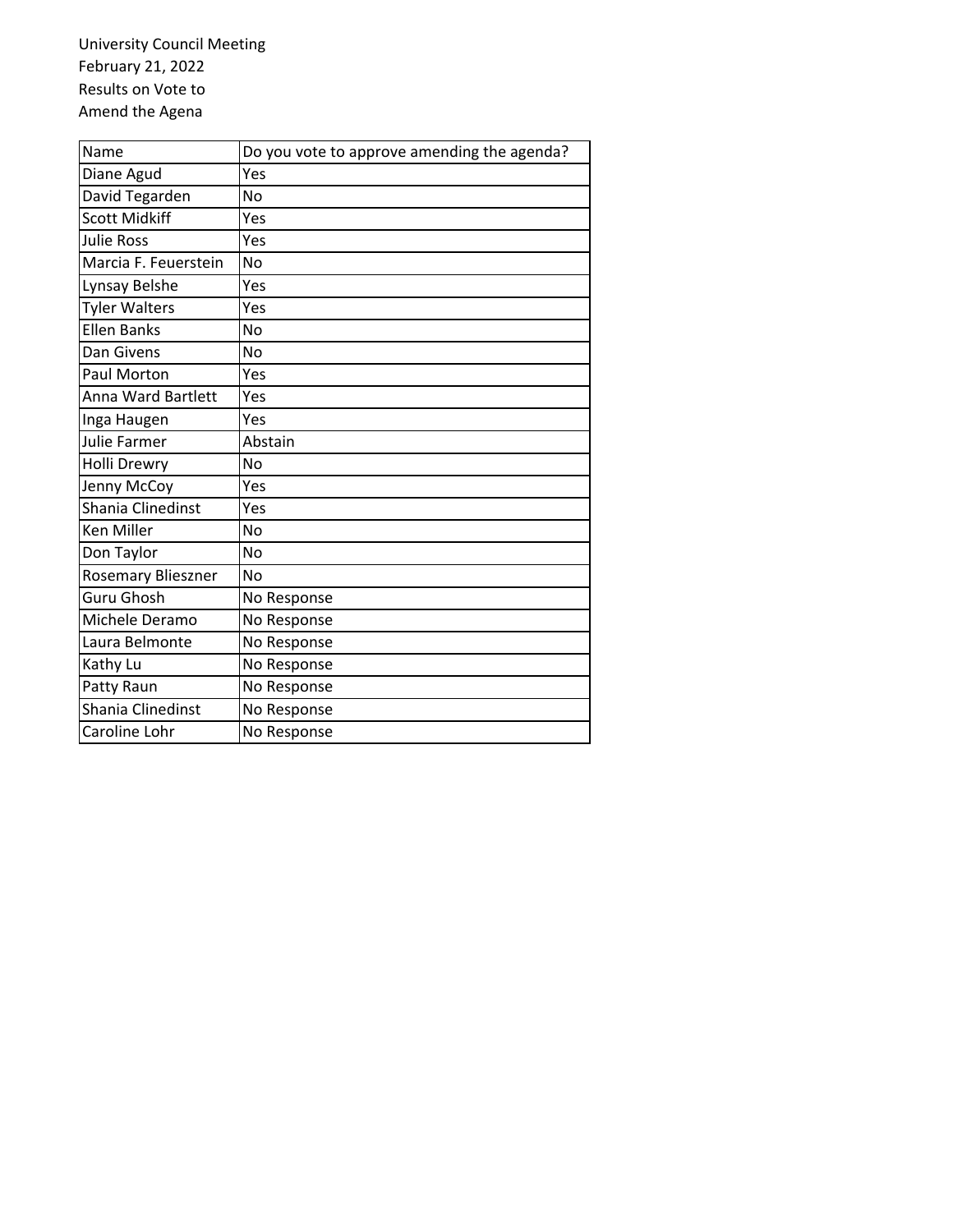University Council Meeting February 21, 2022 Results of Vote to Override Deferral of CGPSP Resoltuion 2021‐22D

| Name                   | Do you vote to override the deferral? |
|------------------------|---------------------------------------|
| Jeffrey Alwang         | No                                    |
| Paul Winistorfer       | Yes                                   |
| <b>Scott Midkiff</b>   | Yes                                   |
| <b>Ronald Fricker</b>  | <b>No</b>                             |
| <b>Nicole Akers</b>    | <b>No</b>                             |
| Amanda Leckner         | No                                    |
| <b>Bruce Harper</b>    | No                                    |
| <b>Matthew Flores</b>  | Yes                                   |
| Christopher Yianilos   | <b>No</b>                             |
| Patty Raun             | No                                    |
| Sean Corcoran          | No                                    |
| Michele Deramo         | <b>No</b>                             |
| Andre Muelenaer        | <b>No</b>                             |
| Megan Wawro            | Yes                                   |
| Marcia F. Feuerstein   | Yes                                   |
| Kevin Carlson          | No                                    |
| LaTawnya Burleson      | <b>No</b>                             |
| David Tegarden         | <b>No</b>                             |
| <b>Susan Anderson</b>  | <b>No</b>                             |
| Lee Learman            | <b>No</b>                             |
| Lisa Wilkes            | Yes                                   |
| Laszlo Horvath         | <b>No</b>                             |
| Masoud Agah            | <b>No</b>                             |
| Paul Morton            | <b>No</b>                             |
| Kevin Davy             | <b>No</b>                             |
| <b>Kelly Oaks</b>      | <b>No</b>                             |
| <b>Judy Alford</b>     | <b>No</b>                             |
| Melissa Chase          | <b>No</b>                             |
| Alice Fox              | Yes                                   |
| Carla Finkielstein     | No                                    |
| Ainsley Cragin         | No                                    |
| Robin Queen            | No                                    |
| <b>Tyler Walters</b>   | No                                    |
| Caroline Lohr          | No                                    |
| <b>Ken Miller</b>      | No                                    |
| <b>Mohamed Hussein</b> | Yes                                   |
| Anna Ward Bartlett     | No                                    |
| Janice Austin          | No                                    |
| Sue Teel               | No                                    |
| Evan Lavender-Smith    | <b>No</b>                             |
| <b>Frances McCarty</b> | No                                    |
| <b>Robert Weiss</b>    | No                                    |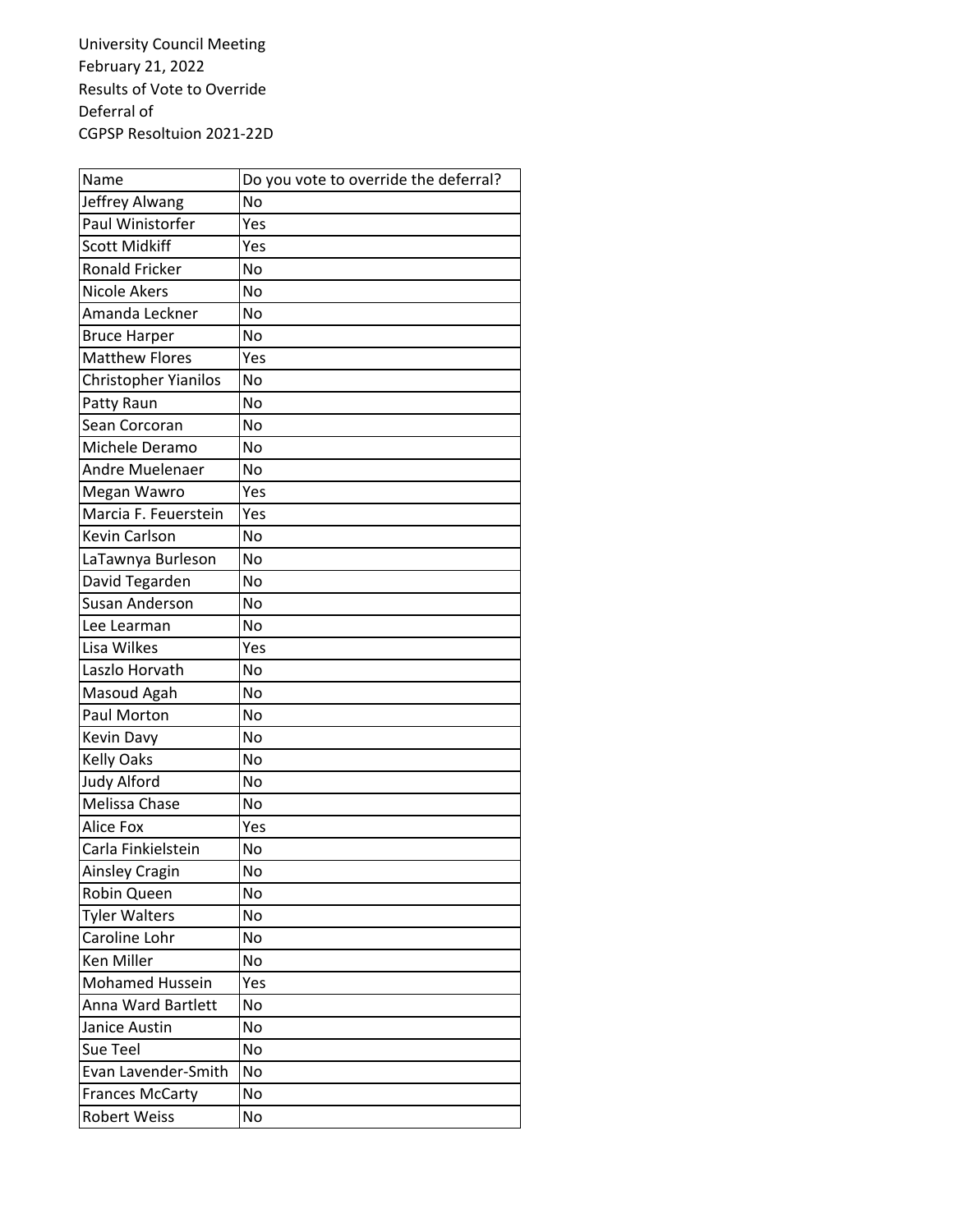University Council Meeting February 21, 2022 Results of Vote to Override Deferral of CGPSP Resoltuion 2021‐22D

| Name                    | Do you vote to override the deferral? |
|-------------------------|---------------------------------------|
| Lynsay Belshe           | No                                    |
| <b>Julie Farmer</b>     | No                                    |
| John Benner             | No                                    |
| Tamarah Smith           | No                                    |
| Saied Mostaghimi        | No                                    |
| Kim O'Rourke            | No                                    |
| <b>Ellen Banks</b>      | No                                    |
| Shania Clinedinst       | No                                    |
| Jenny McCoy             | No                                    |
| <b>Holli Drewry</b>     | No                                    |
| Jennifer Earley         | No                                    |
| Diane Agud              | No                                    |
| Laura Belmonte          | Yes                                   |
| James Heflin            | No                                    |
| Dan Givens              | Yes                                   |
| Inga Haugen             | Yes                                   |
| <b>Stacey Wilkerson</b> | <b>No</b>                             |
| Leanna Blevins          | Yes                                   |
| Jack Leff               | Yes                                   |
| Rosemary Blieszner      | N <sub>0</sub>                        |
| G. Don Taylor           | No                                    |
| Aimée Surprenant        | Yes                                   |
| Lance Collins           | No Response                           |
| Chris Kiwus             | No Response                           |
| Guru Ghosh              | No Response                           |
| <b>Julie Ross</b>       | No Response                           |
| Kathy Lu                | No Response                           |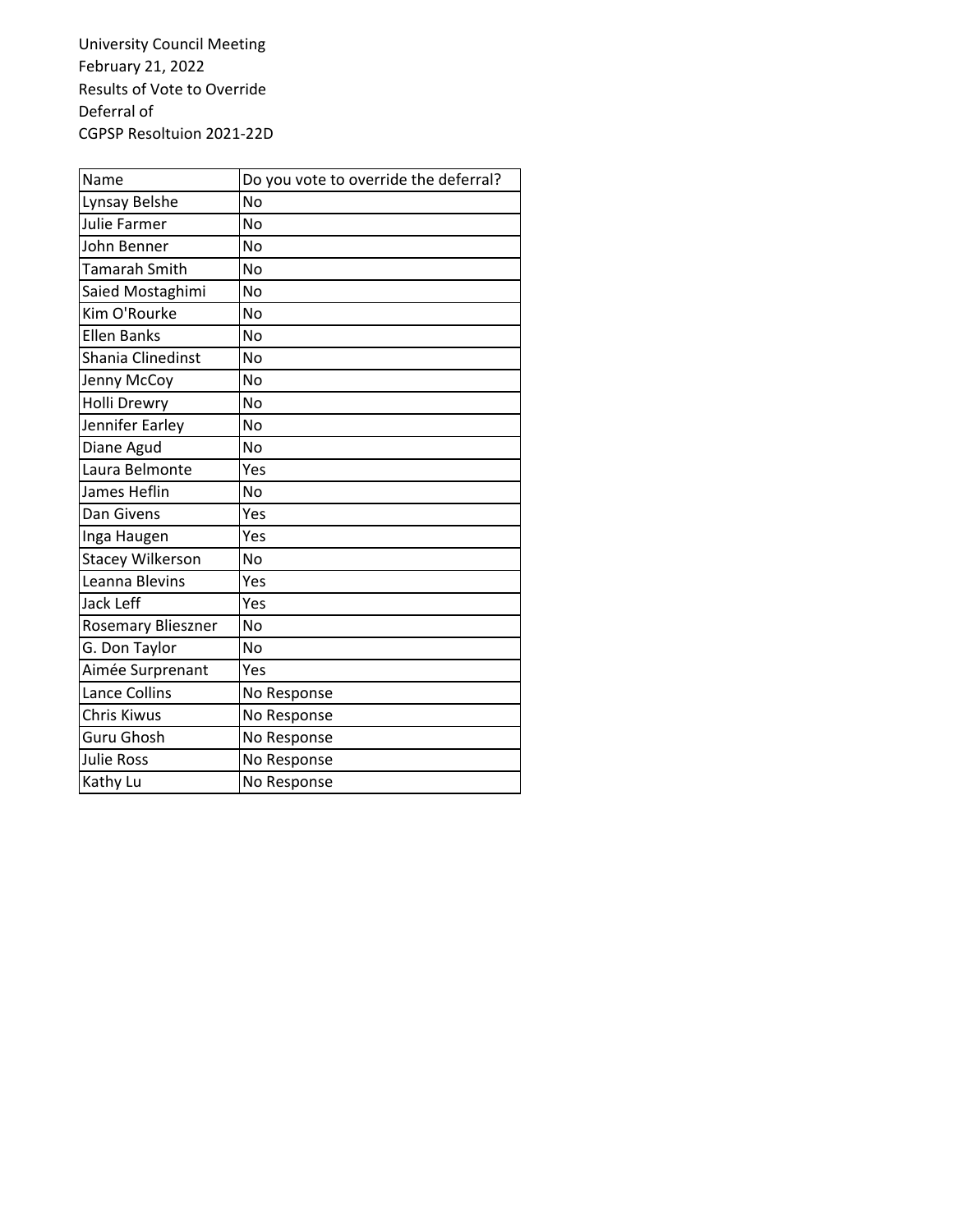University Council Meeting February 21, 2022 Results of Vote for Resolution CGPSP 2021‐22E

| Name                   | Do you approve Resolution CGPSP 2021-22E? |
|------------------------|-------------------------------------------|
| Paul Morton            | Abstain                                   |
| Jack Leff              | Yes                                       |
| Michele Deramo         | Yes                                       |
| Caroline Lohr          | Yes                                       |
| Kathy Lu               | Abstain                                   |
| Aimee Surprenant       | Yes                                       |
| Alice Fox              | Yes                                       |
| Marcia F. Feuerstein   | Yes                                       |
| Jenny McCoy            | Yes                                       |
| LaTawnya Burleson      | Yes                                       |
| Kevin Davy             | Yes                                       |
| Diane Agud             | Yes                                       |
| <b>Ronald Fricker</b>  | Yes                                       |
| Jeffrey Alwang         | Yes                                       |
| Sue Teel               | Yes                                       |
| <b>Judy Alford</b>     | Yes                                       |
| Laszlo Horvath         | Yes                                       |
| Tamarah Smith          | Yes                                       |
| Jennifer Earley        | No                                        |
| Holli Drewry           | Yes                                       |
| <b>Scott Midkiff</b>   | Yes                                       |
| David Tegarden         | Yes                                       |
| Patty Raun             | Yes                                       |
| Christopher Yianilos   | Abstain                                   |
| Matthew Flores         | Yes                                       |
| Paul Winistorfer       | Yes                                       |
| Lee Learman            | Yes                                       |
| Robin Queen            | Yes                                       |
| Janice Austin          | Yes                                       |
| <b>Julie Ross</b>      | Yes                                       |
| <b>Frances McCarty</b> | Yes                                       |
| <b>Bruce Harper</b>    | Yes                                       |
| Melissa Chase          | Yes                                       |
| Ainsley Cragin         | Yes                                       |
| <b>Robert Weiss</b>    | Yes                                       |
| Lance Collins          | Yes                                       |
| <b>Susan Anderson</b>  | Yes                                       |
| Sean Corcoran          | Abstain                                   |
| Laura Belmonte         | Yes                                       |
| Carla Finkielstein     | Abstain                                   |
| Julie Farmer           | Abstain                                   |
| Chris Kiwus            | Yes                                       |
| <b>Nicole Akers</b>    | Yes                                       |
| Evan Lavender-Smith    | Yes                                       |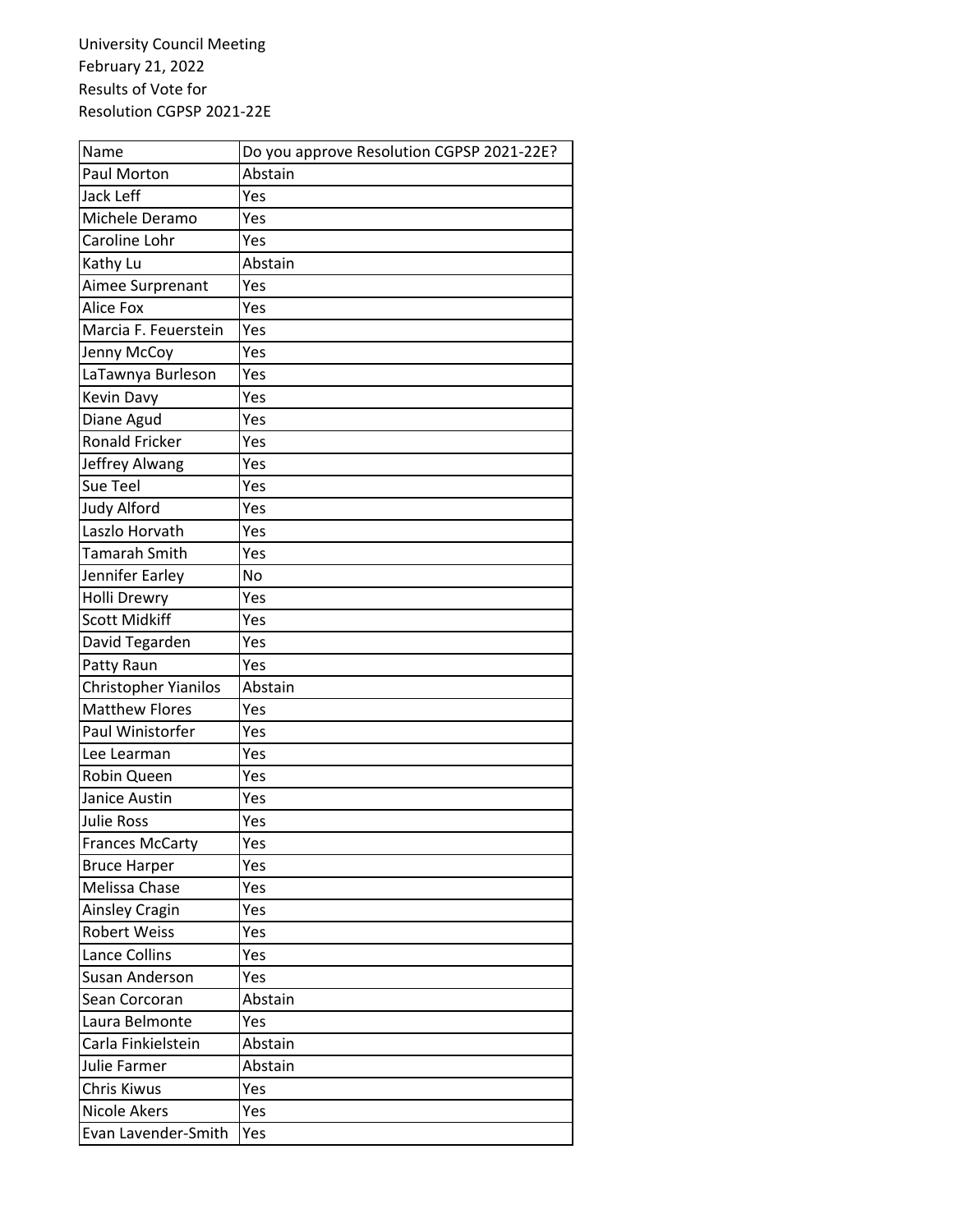University Council Meeting February 21, 2022 Results of Vote for Resolution CGPSP 2021‐22E

| Name                    | Do you approve Resolution CGPSP 2021-22E? |
|-------------------------|-------------------------------------------|
| Kevin Carlson           | Yes                                       |
| <b>Mohamed Hussein</b>  | Yes                                       |
| <b>Ellen Banks</b>      | Yes                                       |
| <b>Ken Miller</b>       | Yes                                       |
| Amanda Leckner          | Yes                                       |
| James Heflin            | Yes                                       |
| <b>Stacey Wilkerson</b> | Yes                                       |
| Anna Ward Bartlett      | Yes                                       |
| Lynsay Belshe           | Yes                                       |
| Lisa Wilkes             | Yes                                       |
| Dan Givens              | Yes                                       |
| Gaylon Taylor           | Abstain                                   |
| Saied Mostaghimi        | Yes                                       |
| Shania Clinedinst       | Abstain                                   |
| Kim O'Rourke            | Abstain                                   |
| Rosemary Blieszner      | Yes                                       |
| Guru Ghosh              | No Response                               |
| Anna Ward Bartlett      | No Response                               |
| <b>Tyler Walters</b>    | No Response                               |
| <b>Kelly Oaks</b>       | No Response                               |
| John Benner             | No Response                               |
| Masoud Agah             | No Response                               |
| Megan Wawro             | No Response                               |
| Andre Muelenaer         | No Response                               |
| Inga Haugen             | No Response                               |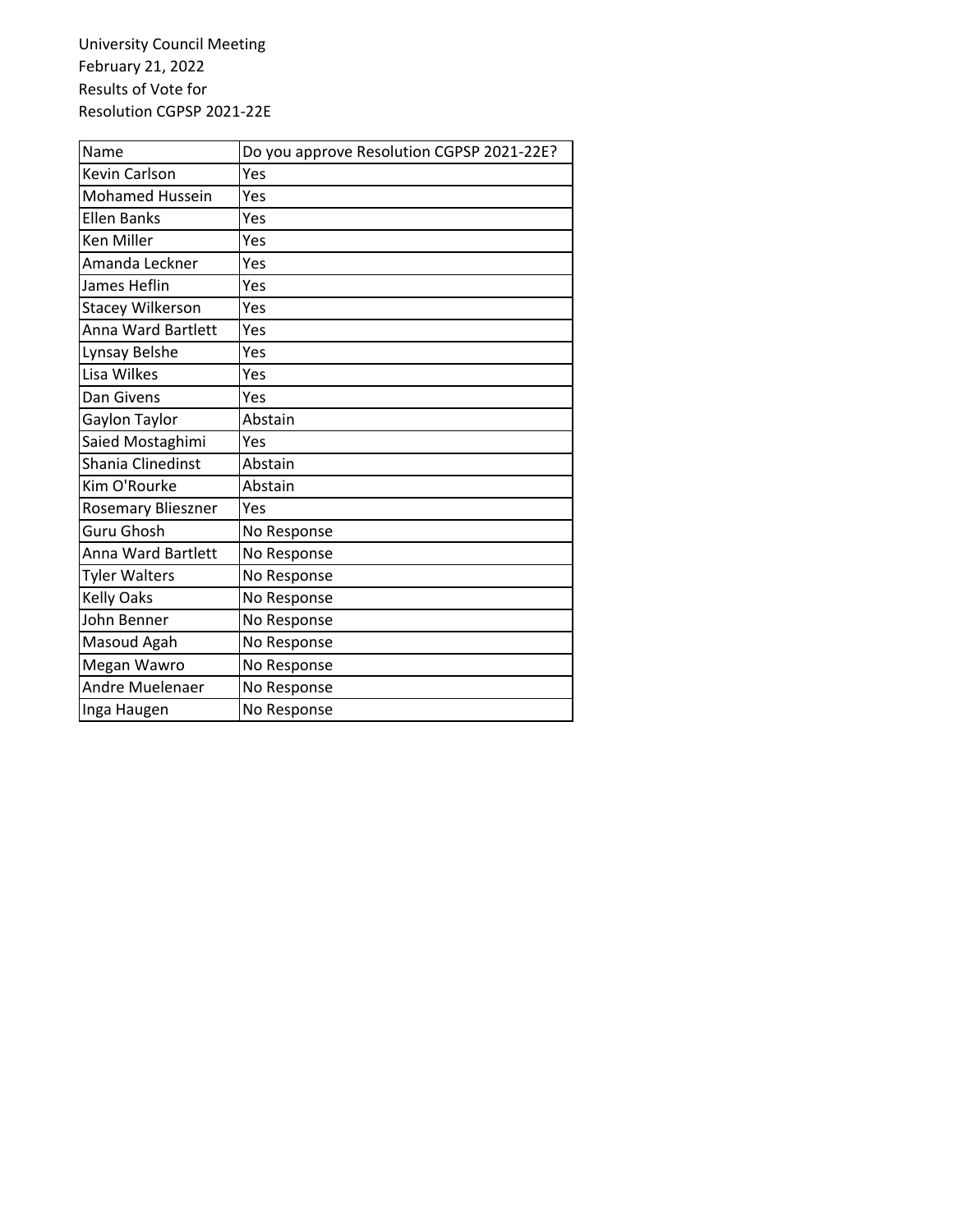Elvan Sahin Jamshid Ardalankia Yunus Emre Karagulle Krisaggel Lopez Mohamed Hussein **Peggy Beck** Taizoon Chumawala **Arinjoy Basak** Gurkeerat Kukal **Ashawini Thakur** Patarasuda Chaisupa **Sabrina Mehzabin** Manette Tanelus **Danielle Racelis** Sharon Dorsey Xiang Cheng Vishvendra Rustagi eta alteratur Heather Wander Ali Mousavi **Ibrahim Tahmid** Md Sahadat Ali **Aritra Majumdar** Yogesh Vitthalrao Surkutwar Shravya Kanchi Avi Seth **Roan Parrish** Kari Evans **Meredith Martinez** Carolina Vela **Shelia Collins** Holly Kindsvater **Brennan Shepard** Zuleka Woods **Erin Hotchkiss** Jeffrey Marano Susan E Short Kai Jun Chew **Ariel Heminger** Kim Daniloski **Rachel Holloway** Grace O'Malley Chloe Robertson Katey Slack **Aidan Jessup** Holly Funkhouser **Thomas Bustamante** Claire Hudson **Bradley Gobin** Daniel Putnam **Amanda Burroughs** Marcela Johnson Xakin Ramirez Isunza Camilo Alfonso **Madelyn Toman** Luther McPherson Dhritman Barman Ali Hassani Jesse Garrett-Larsen Bailey Howell **Example 2** Paige Williams Sarah Klinect **Elliott Kunkel** David Millican **Carolina Bell** Ben Beiter **Corinne Wells** Alison Ritz **Kevin Radja** Dominic Gallegos **Yusheng Cao** Jixiang Fan **Adam Masters** Kevin Reuwer **Katrina Colucci** Kit Friedman Hannah Gignoux Francesca Battista **Sharon Kurek** Marissa Langager William Stone Alyssa Davis **Kristen Koopman** Kevin Kish Lauren Kerwien Sarah Price **Ashley Shew** Puspa Kamal Poudel **Anyelina Mangru** Sally Shupe Kevin Radja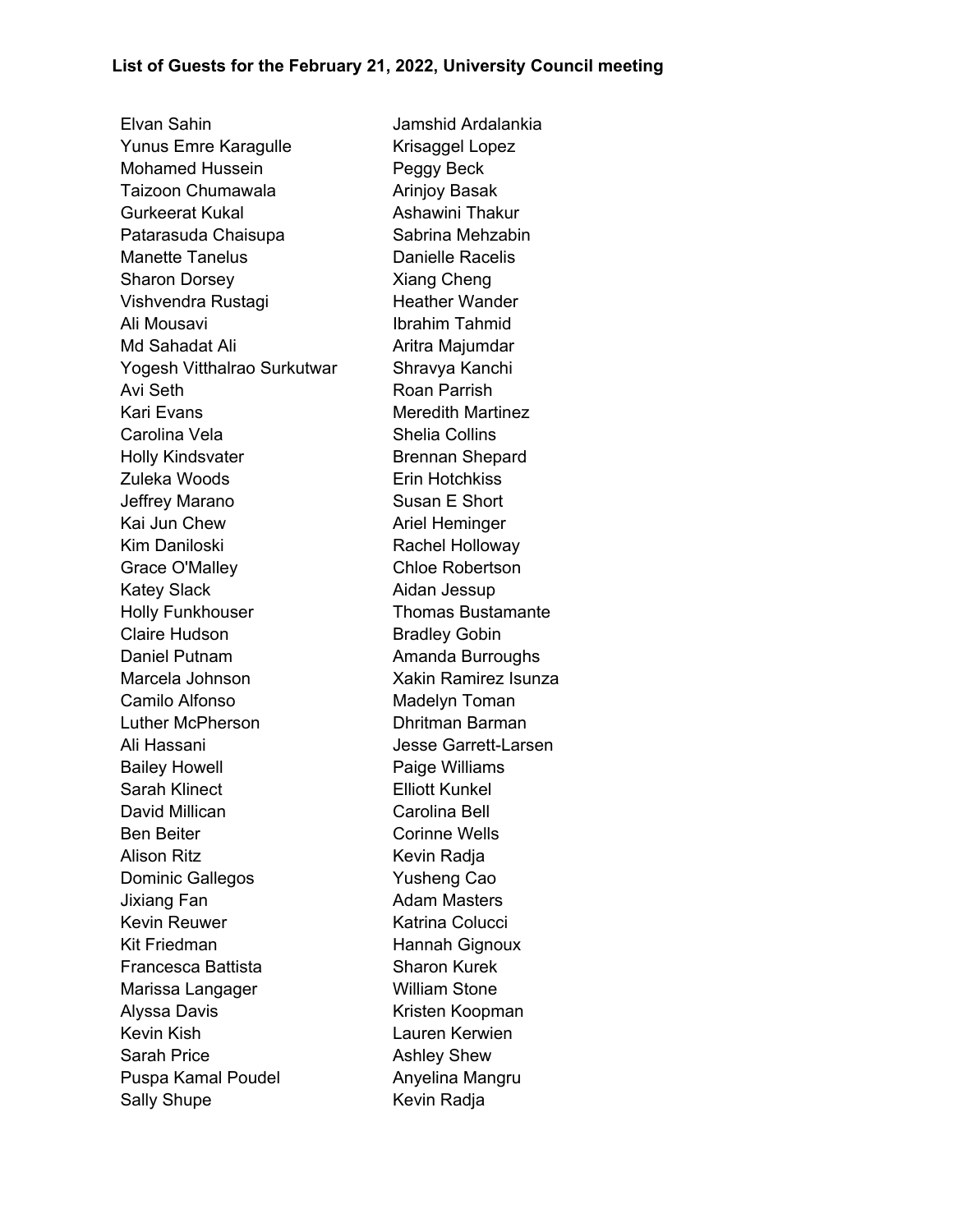Noor Tasnim **Michael Holden** Sierra Smith Kat M. Gray Steven Barnett Abby Lewis Tara Frank **Philip Ray** Lyndon Frommer Kait Malewicz Ellen Plummer Carlos Saint-Preux Whitney Woelmer Gates Palissery Tadhg Moore **In the South State State Team** Jon Clark Teglas Kandace Donaldson **Dee Harris** Kennedy Coyne Tsung-Yen Tsou Cathy Grimes **Katelyn** Singer Chad Campbell Christy N Wails Aran Garnett-Deakin Karen Martinez Soto Andrew Alexander Lauren Maynard Houston Chandler **Rachel Padget** Kenneth Wong **Amilia Evans** Aileen Suarez **Amy Nelson** Garrett Pitt **Garrett Pitt Jonathan Gendron** Sahil Hamal Larissa Schneider Maruf Hoque **Casey Gregory** Kristen Bretz **Installer Installer Installer Ian Hines** Morgan Dean Debbie Greer Susan Whitehead Peggy Beck Betty Wilkins **Games** Jarrod Banks Jaclyn Fiola **Rachael Green** Mary Frazier **National Silke Hauf** Virginia Smith **Prashasti Agarwal** Emma Bueren **Amanda Hashimoto** Julia Armstrong Sara Cathey Chelsea Lyles Mina Buzzek Gary Downey **Cary Contract Contract Contract Contract Contract Contract Contract Contract Contract Contract Contract Contract Contract Contract Contract Contract Contract Contract Contract Contract Contract Contract Contra** Sara Richards Mychala Snead Claudia Perez **Brianna Posadas** Seohyun Park Taylor Loy Dylan Powers **Alaina Weinheimer** Collin Gregg **Amber Wendler** Melissa Burt **Dylan Thomas** Jesse Janoski Beth Armstrong Monika Gibson Teresa Wilson Caitlin Miller **Juan Diego Shiraishi** 

Haylee Downey Vignesh Krishna Kumar Nicholas Keen Fernanda Vásquez-Valverde Dexter Howard **Bela Haifa Khairunisa** Kathryn Ratliff **Amolpreet Kaur Saini** Damien P. Williams **Zachary Benmamoun**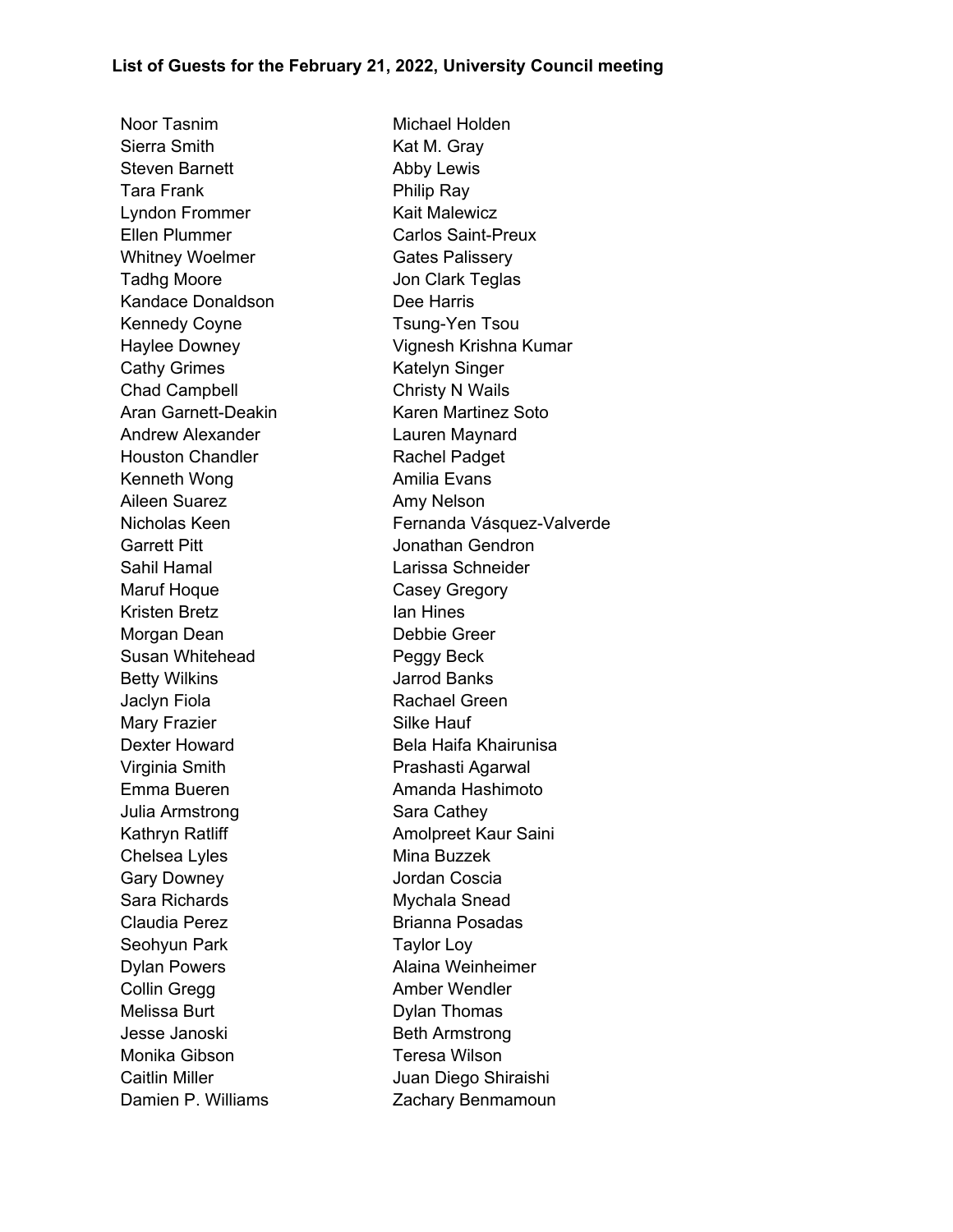Erik Braaten Savannah Mandel Kerry Gendreau **Parul Sharma** Samantha Barron **Camantha Barron** John Barbish Jordan Shorey Elliana Vickers Emalee Money **Breana Turner** Omotayo Oladele Xavier Ozowara Leah Ramnath **Zuzana Mironovova** Quyen Do **Madison Harris** Jyotshna Bali **Reed Byg** Baker Aljawasim **Graum Contract Standard Jessica Taylor** Zhenhuan Yang **Paul Risteca** Sarah Power **Internal Sarah Power** Jazmin Jurkiewicz Sonal Jha **Ahmed Sallam** Irem Sezer **Mohannad Ismail** Joe Conwell **Paras Patel** Pouyan Shirzadian **Amit Bala** Keaton Unroe Victor Lopez Ligian Niu **Hu Young Yoon** Isabela Trindade Coutinho Daniel Manesh Bishal Neupane **Internative Catalano** Afrida Afroz Rahman Brad Sutliff Paige Van de Vuurst Redwan Ibne Seraj Khan Kathryn Hayes **Bharath Balasubramanya** Sarah Lauren Landrum Megan Moran Ruizhe Li John Stant Christian Heryakusuma Nazanin Sedaghatkish Seyda Karagulle **Elizabeth Shupe** Victoria Hymel Noah Lyons Tori Engler Carol Geary Rachel Midura **Madison Betts** Janet Abbate **K'Ehleyr Thai** Marissa Buccilli **National Sophia Vicente** Miles Frantz **Danielle Mullins** Shamiul Arefeen Shivaansh Gusai Cassandra Hockman Mally Schumacher Shivani Sakri **Tonisha** Lane Derrell Joppy Margaret Nagai-Singer Shakiba Davari Carla López Lloreda Guanchen Li<br>
Leonardo Pavanatto Courtney Ross Ryan A Gray Daniel Alves Heinze **Hanna Herdegen** Shaghayegh Valajan Navabpour Kara Rush Naina Pisharoti **Anya Work** Morva Saaty **Dhiraj Bhatta** Belladini Lovely **Contained Access** Oluwafisayo Owolabi